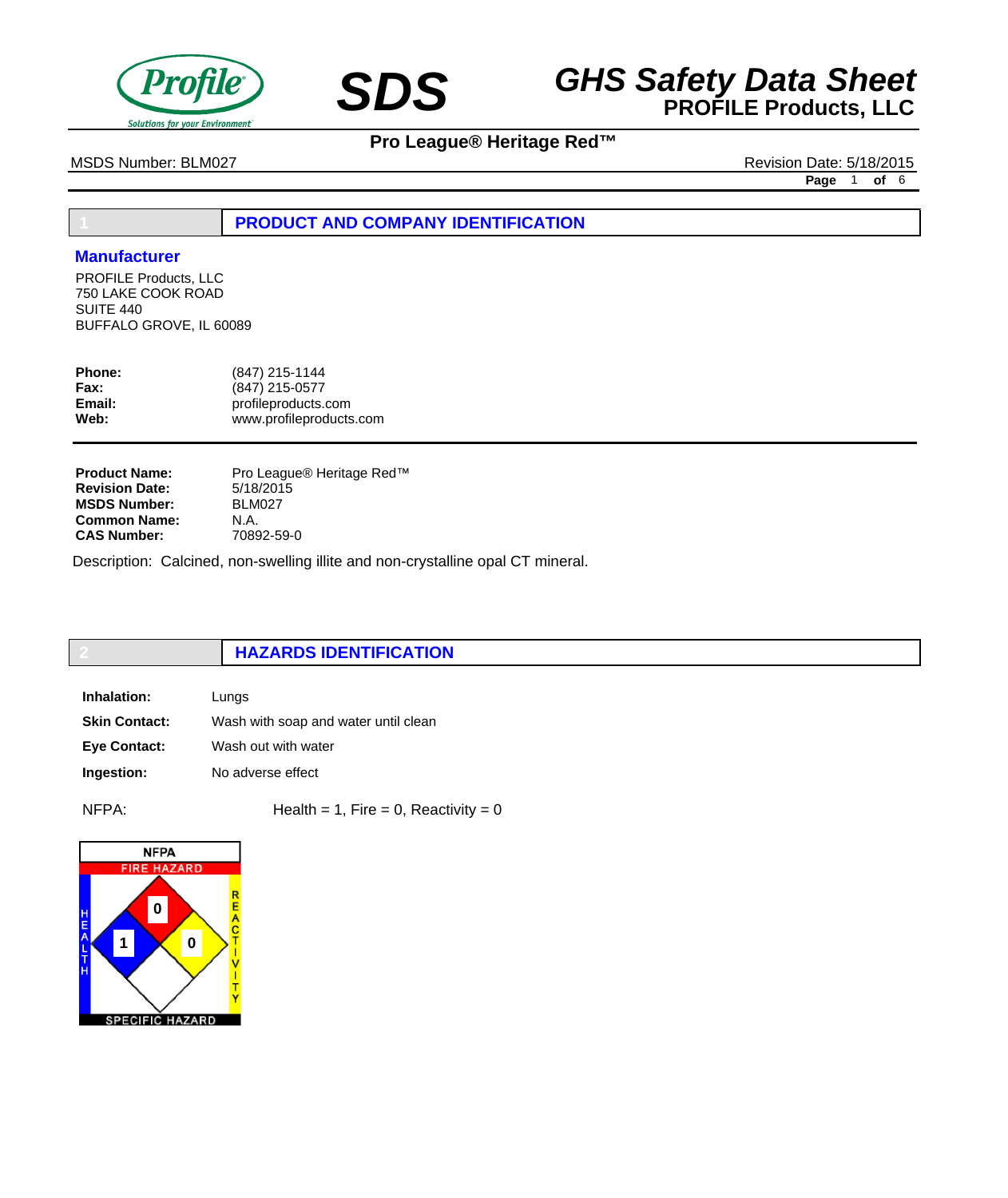



MSDS Number: BLM027 **Alternative Distribution Date: 5/18/2015** Revision Date: 5/18/2015

**Page** 2 **of** 6

GHS Signal Word: WARNING

GHS Hazard Pictograms:



GHS Classifications: Health, Specific target organ toxicity - Single exposure, 3

GHS Phrases:

 H335 - May cause respiratory irritation

GHS Precautionary Statements:

 P201 - Obtain special instructions before use.

- P202 Do not handle until all safety precautions have been read and understood.
- P261 Avoid breathing dust/fume/gas/mist/vapours/spray.

Crystalline Silica (Quartz) [EPA Hazard Category: Health]

Carcinogen: OSHA - No NTP - Yes (respirable) IARC - Yes

This product contains up to 5% crystalline silica. The International Agency for Research on Cancer (IARC) has stated that there is sufficient evidence of carcinogenicity of crystalline silica to human beings. It was noted that carcinogenicity was not detected in all industrial circumstances studied. The NTP's Sixth Annual Report on Carcinogens include respirable crystalline silica. The Hazard Communication Standard (29CFR 1910.1200) requires that any material containing over 0.1% of a substance reported as a carcinogen in an IARC monograph or the most recent NTP Annual Report on Carcinogens must be identified as a carcinogen. These identifications are for hazard communications only and do not serve as assessments of carcinogenic risk. Crystalline silica is known to cause silicosis. At dust levels below the recommended PEL exposure to the crystalline silica contained in this product should not present a health hazard.

Inhalation of excessive concentrations of any dust, including this material, may lead to lung injury. As formulated, this product is not expected to form appreciable respirable crystalline silica dust from use or attrition. Because application and exposure data indicate exposure to respirable quartz in the normal use of the ingredient within this product which contains crystalline silica, is well below the OSHA Permissible Exposure Limit (PEL) and ACGIH Threshold Limit Value (TLV). Adverse effects would not be expected from normal use of this product

**3 COMPOSITION/INFORMATION ON INGREDIENTS**

## **Ingredients:**

| $\text{Cas }#$  | Perc. | Chemical Name |                            |
|-----------------|-------|---------------|----------------------------|
| 14808607   3-5% |       |               | Silica, crystalline quartz |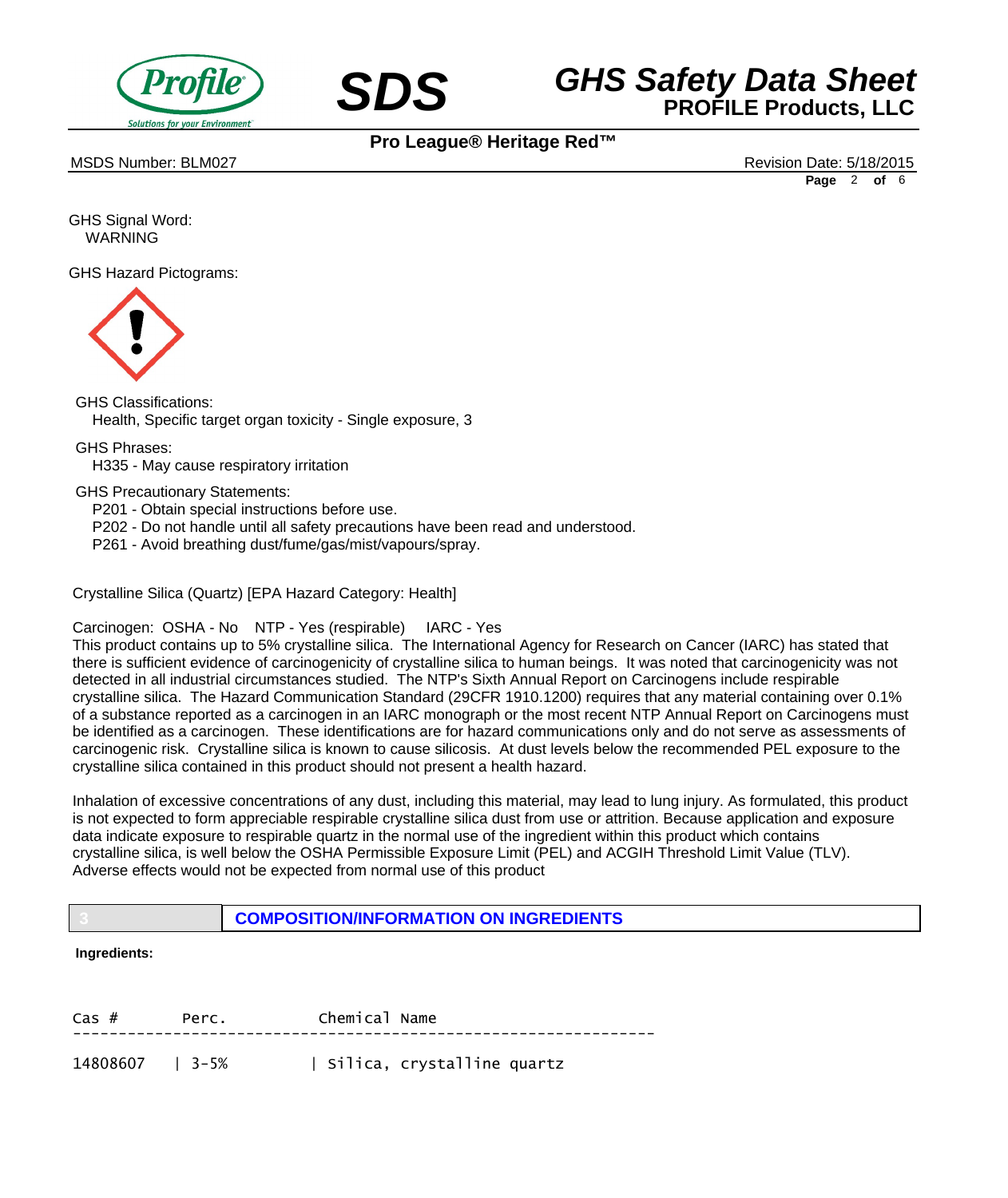



MSDS Number: BLM027 Revision Date: 5/18/2015

**Page** 3 **of** 6

#### **4 FIRST AID MEASURES** Move to fresh air. Wash throughly with soap and water. Flush thoroughly with water. See a physician if discomfort persists. None. If large quantities are ingested consult your physician. **Inhalation: Skin Contact: Eye Contact: Ingestion:**

| <b>FIRE FIGHTING MEASURES</b> |
|-------------------------------|

Non-flammable and non-hazardous

|  |  | <b>ACCIDENTAL RELEASE MEASURES</b> |
|--|--|------------------------------------|
|--|--|------------------------------------|

Steps to be taken in case material is released or spilled: If uncontaminated, sweep up or collect, and reuse as product. If contaminated with other materials, collect in suitable containers.

|                              | <b>HANDLING AND STORAGE</b>                                                                                                                                                                       |
|------------------------------|---------------------------------------------------------------------------------------------------------------------------------------------------------------------------------------------------|
| <b>Handling Precautions:</b> | Steps to be taken in case material is released or spilled: If uncontaminated, sweep up or collect, and<br>reuse as product. If contaminated with other materials, collect in suitable containers. |
| <b>Storage Requirements:</b> | Store in dry area.                                                                                                                                                                                |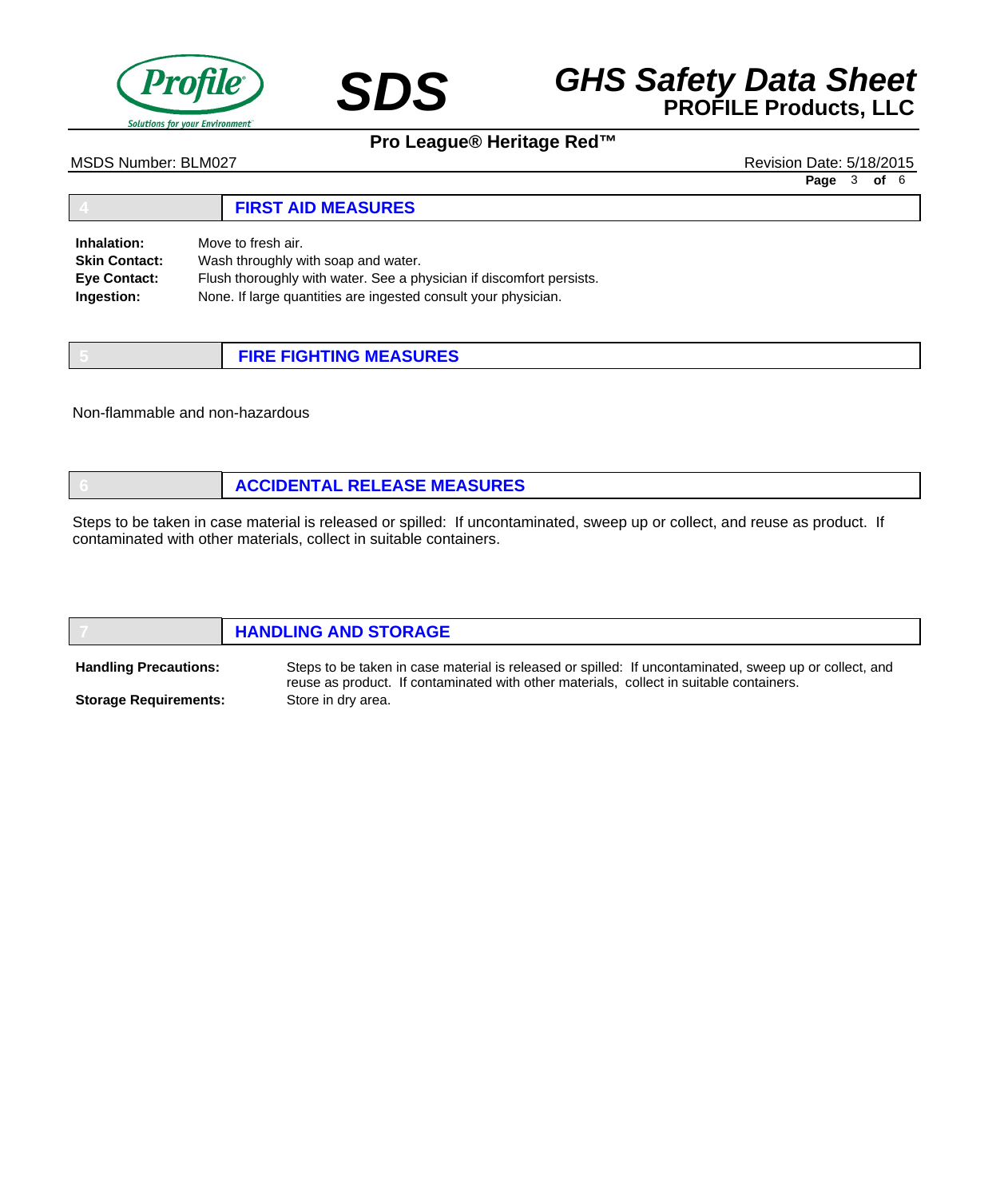



MSDS Number: BLM027 **Alternative Distribution Date: 5/18/2015** Revision Date: 5/18/2015

**Page** 4 **of** 6

## **8 EXPOSURE CONTROLS/PERSONAL PROTECTION**

Respiratory Protection: If dust concentrations exceed recommended Permissible Exposure Limits, use NIOSH- approved dust respirators, with approval TC-21C-xxx, until feasible engineering controls are completed. Ventilation: Local exhaust or other ventilation that will reduce dust concentrations to less than Permissible Exposure Limits is recommended. Eye Protection: If high dust concentrations exist, tight-fitting goggles are recommended to reduce dust exposure to the eyes. Other Protective Equipment: Optional. Exposure Limits (respirable fraction) in Air: OSHA & MSHA - PEL 10mg/m3 % SiO2 + 2 (8-Hour TWA) ACGIH - TLV 0.05 mg/cubic meter (8-Hour TWA) NIOSH 0.05mg/cubic meter (10-Hour TWA, 40-hour work week) **Personal Protective Equip:**

Exposure Limits refer to the respirable fraction.

PEL means OSHA Permissible Exposure Limit.

TLV means American Conference of Governmental Industrial Hygienists (ACGIH) Threshold Limit Value. MSHA means Mine Safety and Health Administration Exposure Limit.

TWA means 8 hour Time Weighted Average.

## **9 PHYSICAL AND CHEMICAL PROPERTIES**

**Physical State: Odor Threshold: Particle Size: Spec Grav./Density: pH:**

Solid granular particles Negligible -8 mesh N.A. 6.8 Appearance: Red colored granular particles

**Odor: Molecular Formula: Solubility: Bulk Density: UFL/LFL:**

Negligible **Negligible** Negligible 40 lbs/cubic ft. N.A.

## **10 STABILITY AND REACTIVITY**

**Stability: Conditions to Avoid: Materials to Avoid: Hazardous Decomposition: Hazardous Polymerization:**

Proleague Heritage Red is stable under all normal conditions. Strong Oxiders Unreacted polymer monomers None Known Will not occur.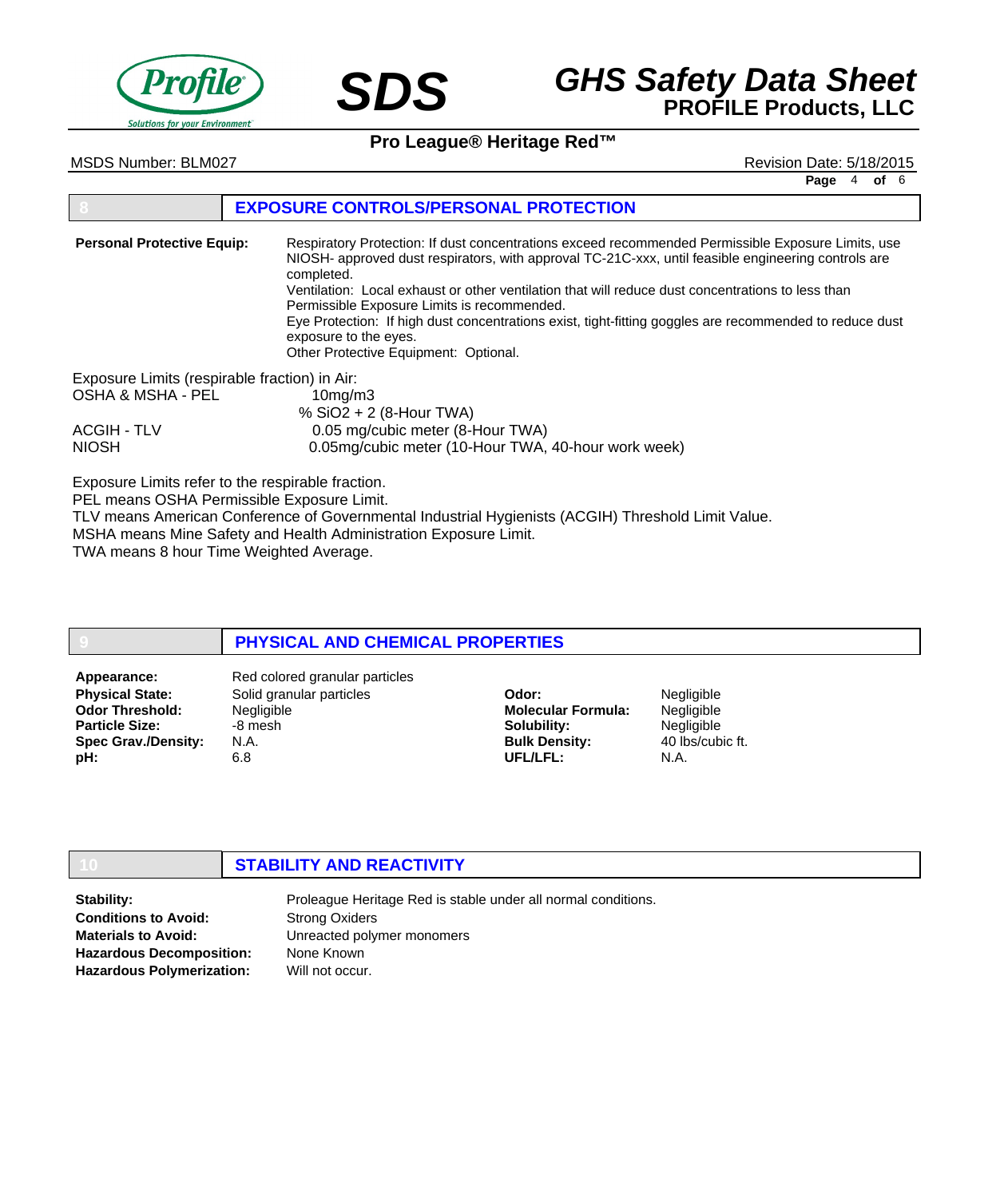



MSDS Number: BLM027 **Review of Australian Control** Control Control Control Control Control Control Control Control Control Control Control Control Control Control Control Control Control Control Control Control Control Con

**Page** 5 **of** 6

**11 TOXICOLOGICAL INFORMATION**

Inhalation- N.E. Intravenous- Rat - LD50:15mg/kg Oral - Rat - LD50:3160 mg/kg

**12 ECOLOGICAL INFORMATION**

Natural occuring mineral- none determined

Teratogenicity- ND

Mutagenicity- ND

Reproductive toxicity- ND

**13 DISPOSAL CONSIDERATIONS**

Can be disposed of in an approved disposal facility, in accordance with applicable federal, state, and local regulations. The nature and extent of contamination, if any, may require use of specialized disposal methods.

**14 TRANSPORT INFORMATION**

DOT Class: Not regulated #

Ground Clay contains crystalline silica in solid form

WHMIS Classification D2A

WHMIS Label on each package

Not TDG regulated